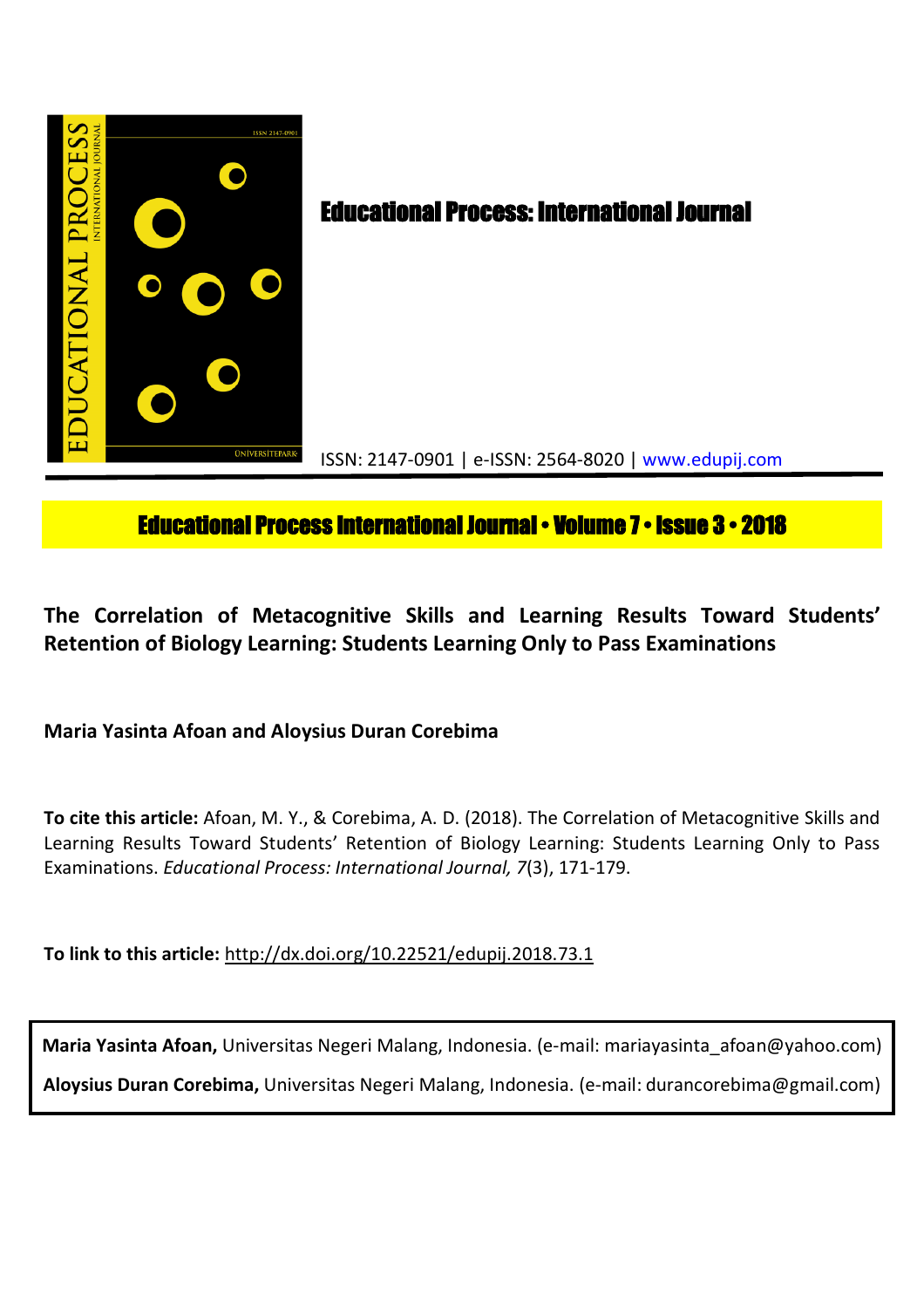# **The Correlation of Metacognitive Skills and Learning Results Toward Students' Retention of Biology Learning: Students Learning Only to Pass Examinations**

# MARIA YASINTA AFOAN and ALOYSIUS DURAN COREBIMA

## **Abstract**

This research was conducted in order to uncover the correlation of metacognitive skills and learning results toward students' cognitive retention at the implementation of SQ3R integrated with RQA, SQ3R, RQA and conventional learning. This descriptivecorrelational research was conducted twice. The research population was all students of class XI Senior High Schools in Malang in the 2017/2018 academic year. The first research samples were the students of class XI Science 2, and 3 of Senior High School 5 Malang as well as Class XI Science 1, and 3 of Senior High School 9. The second research samples were the students of class XI Science 3, and 4 of Senior High School 5 Malang as well as class XI Science 2, and 3 of Senior High School 9. The results of the correlation regression analysis showed a correlation between metacognitive skills and learning results toward students' retention at the implementation of the RQA learning model. There was no correlation found related to the implementation of SQ3R integrated with RQA, SQ3R, and conventional learning. The factor that might have caused this phenomena to occur is students learning only in order to pass the examination.

**Keywords:** conventional learning, learning results, metacognitive skills, retention, RQA, SQ3R.



………………………………………........….....………………………………...……………

EDUPIJ • ISSN 2147-0901 • e-ISSN 2564-8020 Copyright © 2018 by ÜNİVERSİTEPARK edupij.com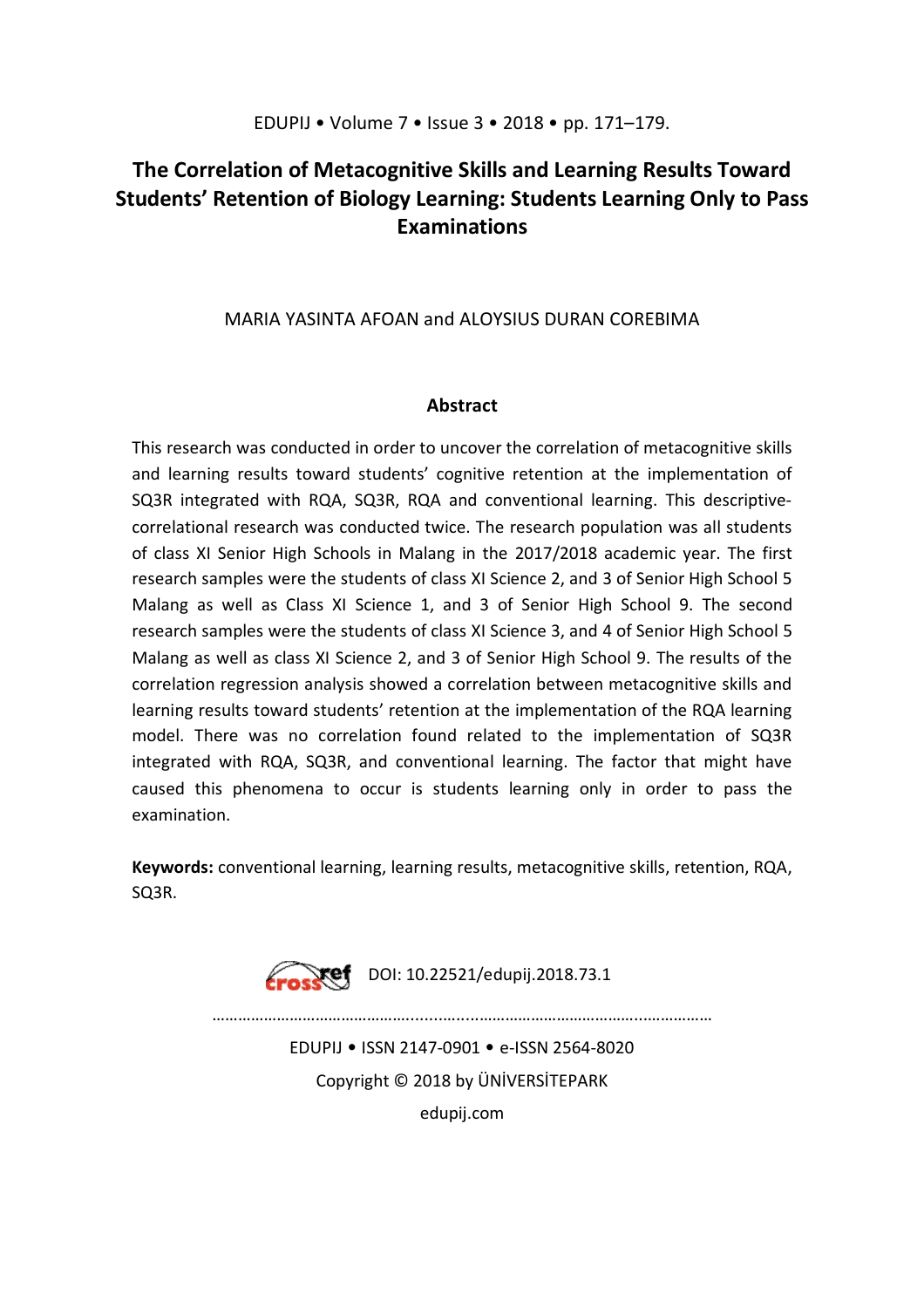#### **Introduction**

Meaningful learning is an important goal of education because it is oriented on the empowerment of the students' potential, which includes cognitive, affective, and psychomotor aspects. Corebima (2006) stated that the results of a meaningful learning were believed meaningful, both associated with the cognitive, affective and psychomotor aspects.

Cognitive learning results become meaningful when the knowledge gained is not easily lost. This is related to the students' retention. Retention is the ability to store information that has been learned (Santrock, 2007; Tapilow & Wawan, 2008). Bjork and Bjork (1996) revealed that the retention of learning results included the amount of knowledge and learning experiences that were still remembered by the students after a certain period of time.

Students' learning results and retention have a correlation with metacognitive skills, and retention of learning results is an implication of metacognitive skills (Hitipeuw, 2009). Metacognitive skills are related to attention, memory, problem solving, social awareness and some variations are related to self-control and self-instruction (Flavell, 1993; O'Malley & Chamot, 1990; O'Neil & Brown, 1997). Dawson (2008), Kayashima and Inaba (2003), and Wellman (1985) revealed that metacognitive skills also led to higher-level thinking processes, involving the active control of cognitive processes in learning.

Previous research examining the positive correlation between metacognitive skills and learning results reported metacognitive skills as having a positive correlation with learning results. Nurisya, Corebima, and Rohman (2017) reported that metacognitive skills had a contribution of 72.6% with the regression equation  $Y = 0.323X1 + 58.250$  toward students' learning results at the implementation of PBL learning model. Similar research results were reported by Fauziyah (2013), who stated that metacognitive skills contributed as much as 32.5% toward students' learning results at the implementation of TPS learning model. Previous research examined the positive correlation between metacognitive skills and retention with a contribution of 35.9% in the regression equation  $Y = 0.659X + 37.942$ . Another research examining the correlation between metacognitive skills and retention was also reported by Fauziyah (2013). Through the implementation of Think Pair Share (TPS) learning model, Fauziyah reported a significant correlation between metacognitive skills and retention; with metacognitive skills contributing 46.1% toward retention with a correlation coefficient of .679 with regression equation  $Y = 0.834X + 11.078$ .

The empowerment of metacognitive skills should be performed by using a cooperative learning model that is able to develop the students' thinking skills and active participation to mold students into independent individuals who can evaluate their own strengths and weaknesses during the learning process. According to Green (n. d., as cited in Corebima, 2007), cooperative learning empowers students' metacognitive development. The learning model which is able to empower the students' thinking skills is SQ3R, RQA, and SQ3R integrated with RQA learning models.

There have been many research studies that have investigated the correlation between metacognitive skills and learning results and others, but none that have investigated a correlation between metacognitive skills and learning results toward students' retention. Therefore, research with multiple linear regression should be conducted.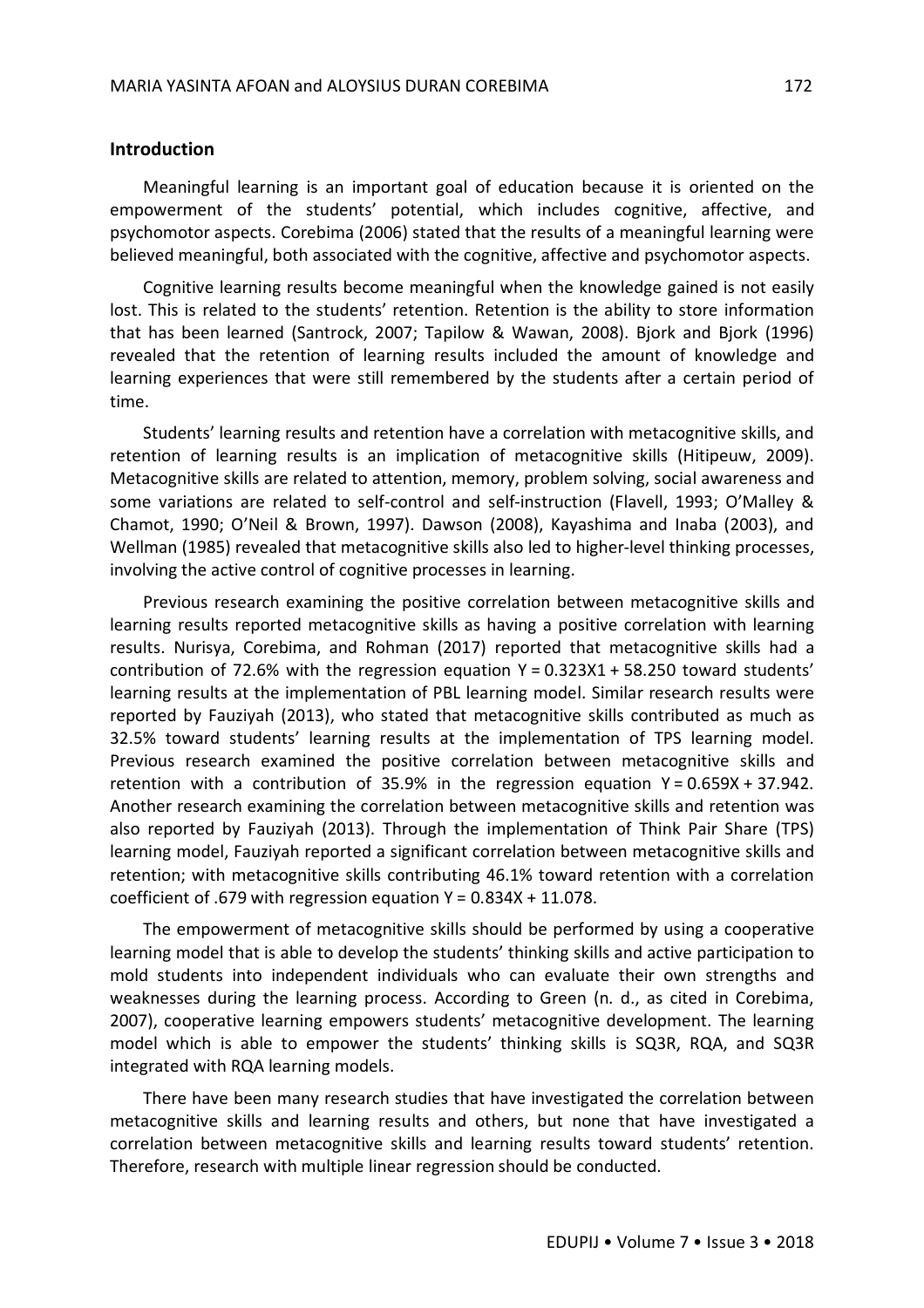The aim of this current research is to determine the correlation between metacognitive skills and learning results toward students' retention through the implementation of SQ3R, RQA, SQ3R integrated with RQA, and conventional learning.

## **Methodology**

This research was a correlational research, conducted at Senior High School 5 Malang and Senior High School 9 Malang during the 2016/2017 academic year. The research was conducted twice at the same schools. The samples used in this dual research differed, and were selected based on the results of a placement test. The first research was conducted from March until June, and the second research was conducted from August until October. This research data were analyzed twice.

The population of this research were all students of class XI of Senior High Schools in Malang during the 2017/2018 academic year. The samples used in the first research were students of class XI Science 2, and Science 3 of Senior High School 5 Malang, and consisted of 32 students; as well as class XI Science 1, and Science 3 of Senior High School 9, also consisting of 32 students. The samples used in the second research were the students of class XI Science 3, and Science 4 of Senior High School 5 Malang, and consisted of 32 students; as well as class XI Science 2, and Science 3 of Senior High School 9, consisting of 33 students. The sampling technique used was simple random sampling.

The learning devices used in this research included the syllabus, lesson plans (RPP), student worksheet (LKS), tests, a metacognitive skills rubric and a retention rubric. The data in Research 1 and Research 2 were analyzed using multiple linear regression. The effective contributions between the two equations as well as that of each predictor were compared. The data were analyzed with the assistance of SPSS for Windows 23 software and performed at a significance level of 5%.

### **Results**

#### *Data of Research 1*

A summary of the results of ANOVA related to the correlation between metacognitive skills and learning results toward students' retention at the implementation of SQ3R integrated with RQA, SQ3R, and RQA learning models, as well as conventional learning in the first research are presented in Tables 1-6.

**Table 1.** Summary of Anova related to Correlation between metacognitive Skills and Learning Results toward Students' Retention in RQA integrated with SQ3R Learning

| Model |          | Sum of Squares | Df | Mean Square |       | Sig.       |
|-------|----------|----------------|----|-------------|-------|------------|
|       | Regressi | 209,099        |    | 104,550     | 1,334 | $.278^{b}$ |
|       | on       |                |    |             |       |            |
|       | Residual | 2350,502       | 30 | 78,350      |       |            |
|       | Total    | 2559,601       | 32 |             |       |            |

The results of ANOVA in Table 1 show that the significance value is .278. Based on the Anova results, it is seen that metacognitive skills and learning results do not have a correlation with students' retention.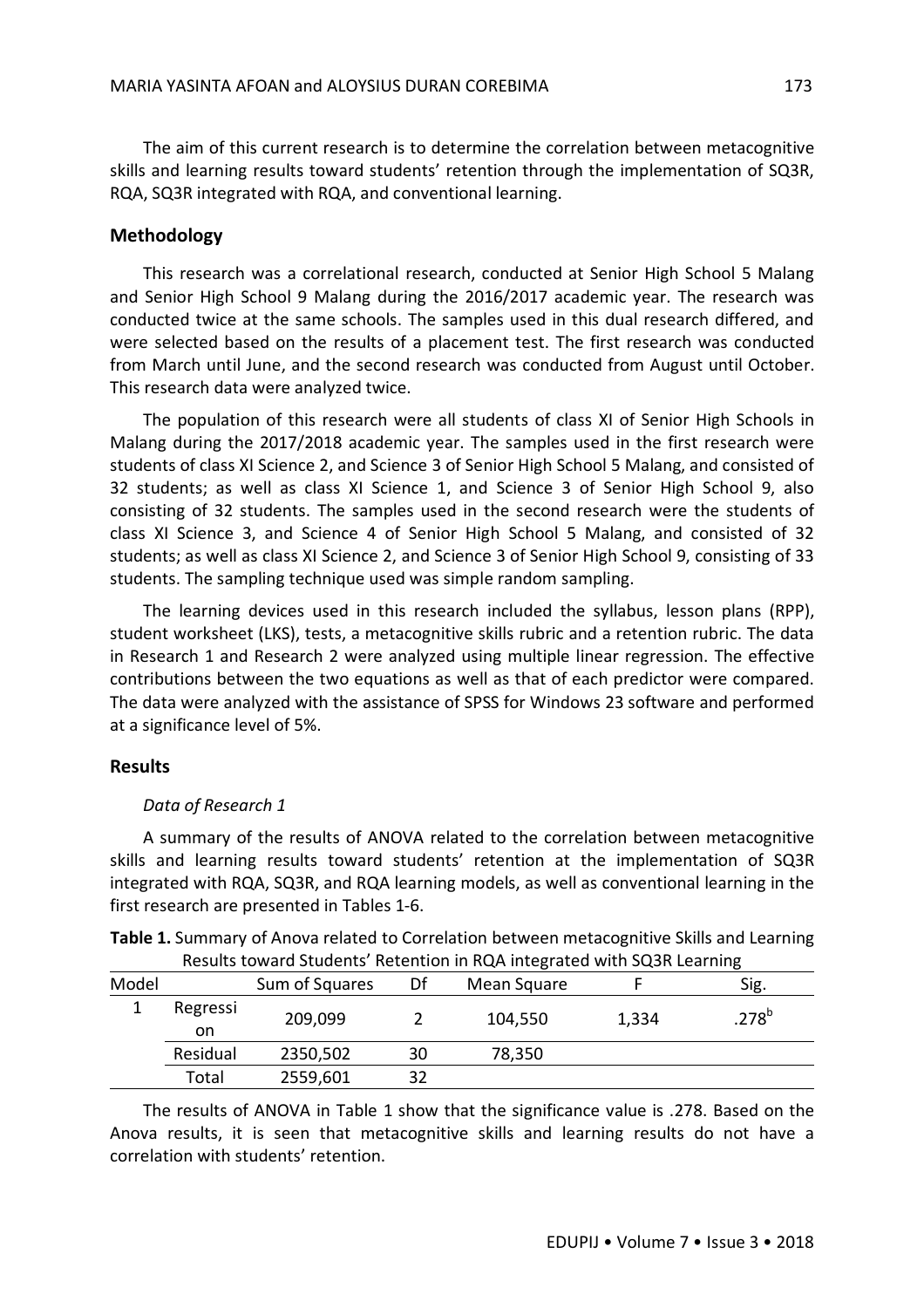| Model |            | Sum of Squares | Df | Mean Square |       | Sig.              |
|-------|------------|----------------|----|-------------|-------|-------------------|
|       | Regression | 268,873        |    | 134,436     | 2.210 | .128 <sup>b</sup> |
|       | Residual   | 1763,841       | 29 | 60,822      |       |                   |
|       | Total      | 2032,714       |    |             |       |                   |

**Table 2.** Summary of Anova related to Correlation between metacognitive Skills and Learning Results toward Students' Retention in SQ3R Learning.

The results of ANOVA in Table 2 show that the significance value is .128. Based on the Anova results, it is seen that metacognitive skills and learning results do not have a correlation with students' retention.

**Table 3**. Summary of Anova related to Correlation between metacognitive Skills and Learning Results toward Students' Retention in RQA Learning.

| Model      | Sum of Squares |    | Mean Square |       | Sig.           |
|------------|----------------|----|-------------|-------|----------------|
| Regression | 1299,372       |    | 649,686     | 7,367 | $.003^{\rm b}$ |
| Residual   | 2557,400       | 29 | 88,186      |       |                |
| Total      | 3856,772       |    |             |       |                |

|       |            |          | Unstandardized |       |          |      |
|-------|------------|----------|----------------|-------|----------|------|
|       |            |          | Coefficients   |       |          |      |
| Model |            | В        | Std. Error     | Beta  |          | Sig. |
|       | (Constant) | 24,556   | 12,333         |       | 1,991    | .056 |
|       | MetaRQA1   | 1,513    | .564           | 1,363 | 2,683    | .012 |
|       | HBRQA1     | $-1,053$ | .604           | -.886 | $-1.744$ | .092 |

**Table 5**. Regression Summary of Correlation between metacognitive Skills and Learning Results toward Students' Retention in RQA Learning.

| Model |                | R Square | Adjusted R Square | Std. Error of the Estimate |
|-------|----------------|----------|-------------------|----------------------------|
|       | $.580^{\rm a}$ | .337     | 701               | 9.39075                    |

The results of ANOVA in Tables 3, 4 and 5 show that the significance value is .003, and the correlation coefficient (R) is .580 having a contribution value (R<sup>2</sup>) of .337 with regression equation Y = 1,513 X<sub>1</sub> - 1,053 X<sub>2</sub> + 24,556. This shows that metacognitive skills and learning results have a correlation with students' retention.

**Table 6.** Summary of Anova related to Correlation between metacognitive Skills and Learning Results toward Students' Retention in conventional Learning.

| Model |            | Sum of Squares | Df | Mean Square |       | Sig.              |
|-------|------------|----------------|----|-------------|-------|-------------------|
|       | Regression | 246,797        |    | 123,399     | 2,498 | .100 <sup>b</sup> |
|       | Residual   | 1383,134       | 28 | 49,398      |       |                   |
|       | Total      | 1629,931       | 30 |             |       |                   |

The results of ANOVA in Table 6 show that the significance value is .100. This shows that metacognitive skills and learning results do not have a correlation with students' retention.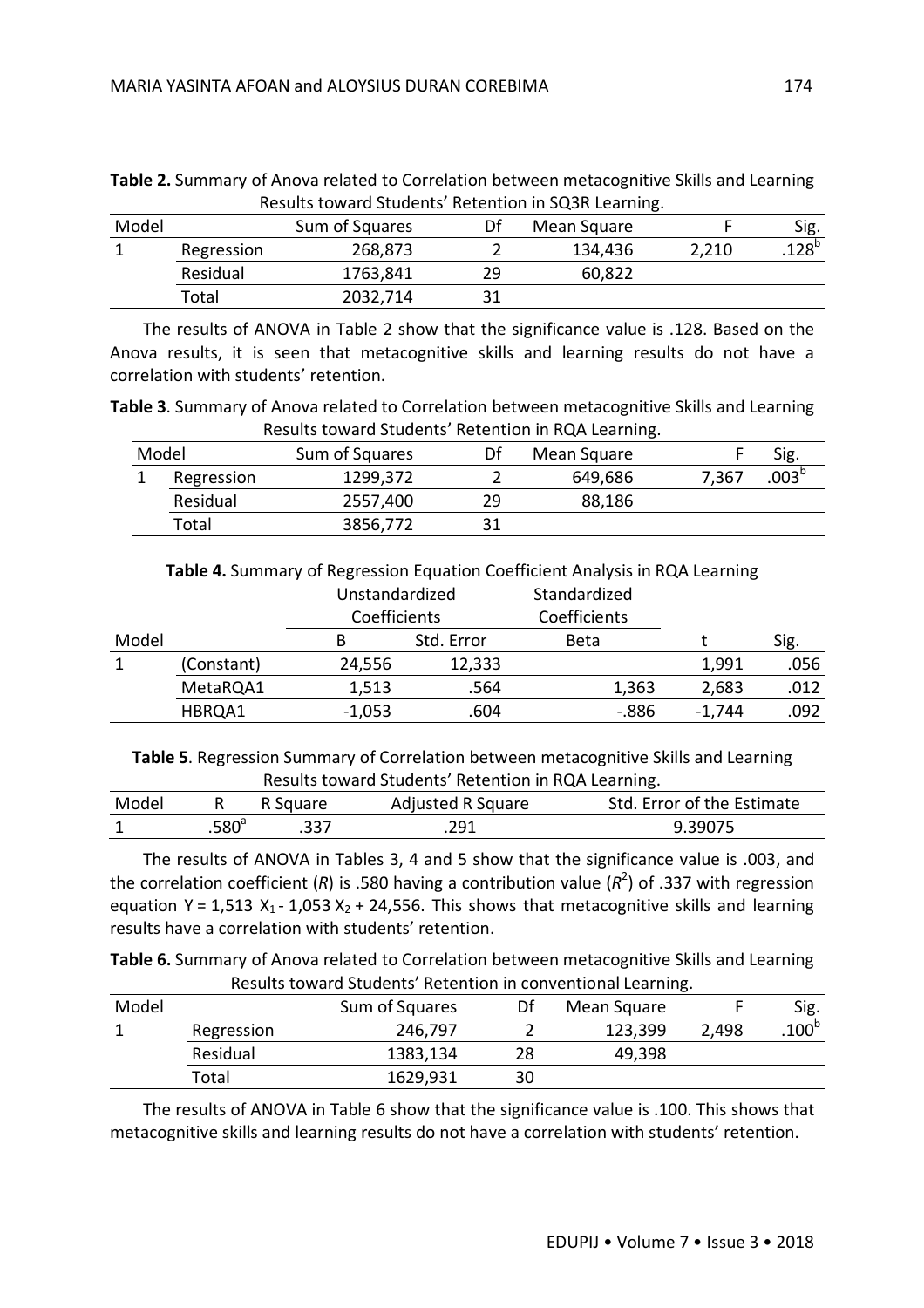## *Data of Research 2*

The results of ANOVA related to correlation between metacognitive skills and learning results toward students' retention at the implementation of SQ3R integrated with RQA, SQ3R, and RQA learning models, as well as conventional learning in the second research are presented in Tables 7-10.

**Table 7**. Summary of Anova related to Correlation between metacognitive Skills and Learning Results toward Students' Retention in the SQ3R integrated with RQA Learning.

| Model |            | Sum of Squares | Df | Mean Square |       | Sig.             |
|-------|------------|----------------|----|-------------|-------|------------------|
|       | Regression | 364,039        |    | 182,020     | 2,424 | 104 <sup>b</sup> |
|       | Residual   | 2477.944       | 33 | 75,089      |       |                  |
|       | Total      | 2841,983       | 35 |             |       |                  |
|       |            |                |    |             |       |                  |

The results of ANOVA in Table 7 show that the significance value is .104. Based on the Anova results, it is seen that metacognitive skills and learning results do not have a correlation with students' retention.

**Table 8**. Summary of Anova related to Correlation between metacognitive Skills and Learning Results toward Students' Retention in SQ3R Learning.

| Model |            | Sum of Squares | Df | Mean Square |      | Sig.             |
|-------|------------|----------------|----|-------------|------|------------------|
|       | Regression | 73,748         |    | 36,874      | .304 | 740 <sup>b</sup> |
|       | Residual   | 3634,168       | 30 | 121,139     |      |                  |
|       | Total      | 3707,916       |    |             |      |                  |

The results of ANOVA in Table 8 show that the significance value is .740. Based on the Anova results, it is seen that metacognitive skills and learning results do not have a correlation with students' retention.

**Table 9.** Summary of Anova related to Correlation between metacognitive Skills and Learning Results toward Students' Retention in RQA Learning.

| Model |            | Sum of Squares | Df | Mean Square |       | Sig.              |
|-------|------------|----------------|----|-------------|-------|-------------------|
|       | Regression | 414,268        |    | 207,134     | 1,014 | .375 <sup>b</sup> |
|       | Residual   | 6335,425       |    | 204,369     |       |                   |
|       | Total      | 6749,693       | 33 |             |       |                   |
|       |            |                |    |             |       |                   |

The results of ANOVA in Table 9 show that the significance value is .375. Based on the Anova results, it is seen that metacognitive skills and learning results do not have a correlation with students' retention.

**Table 10**. Summary of Anova related to Correlation between metacognitive Skills and Learning Results toward Students' Retention in conventional Learning.

|       |            |                |    |             | .    |            |
|-------|------------|----------------|----|-------------|------|------------|
| Model |            | Sum of Squares | Df | Mean Square |      | Sig.       |
|       | Regression | 28,478         |    | 14,239      | .196 | $.823^{b}$ |
|       | Residual   | 2106,944       | 29 | 72,653      |      |            |
|       | Total      | 2135,422       |    |             |      |            |
|       |            |                |    |             |      |            |

The results of ANOVA in Table 10 show that the significance value is .823. Based on the Anova results, it is seen that metacognitive skills and learning results do not have a correlation with students' retention.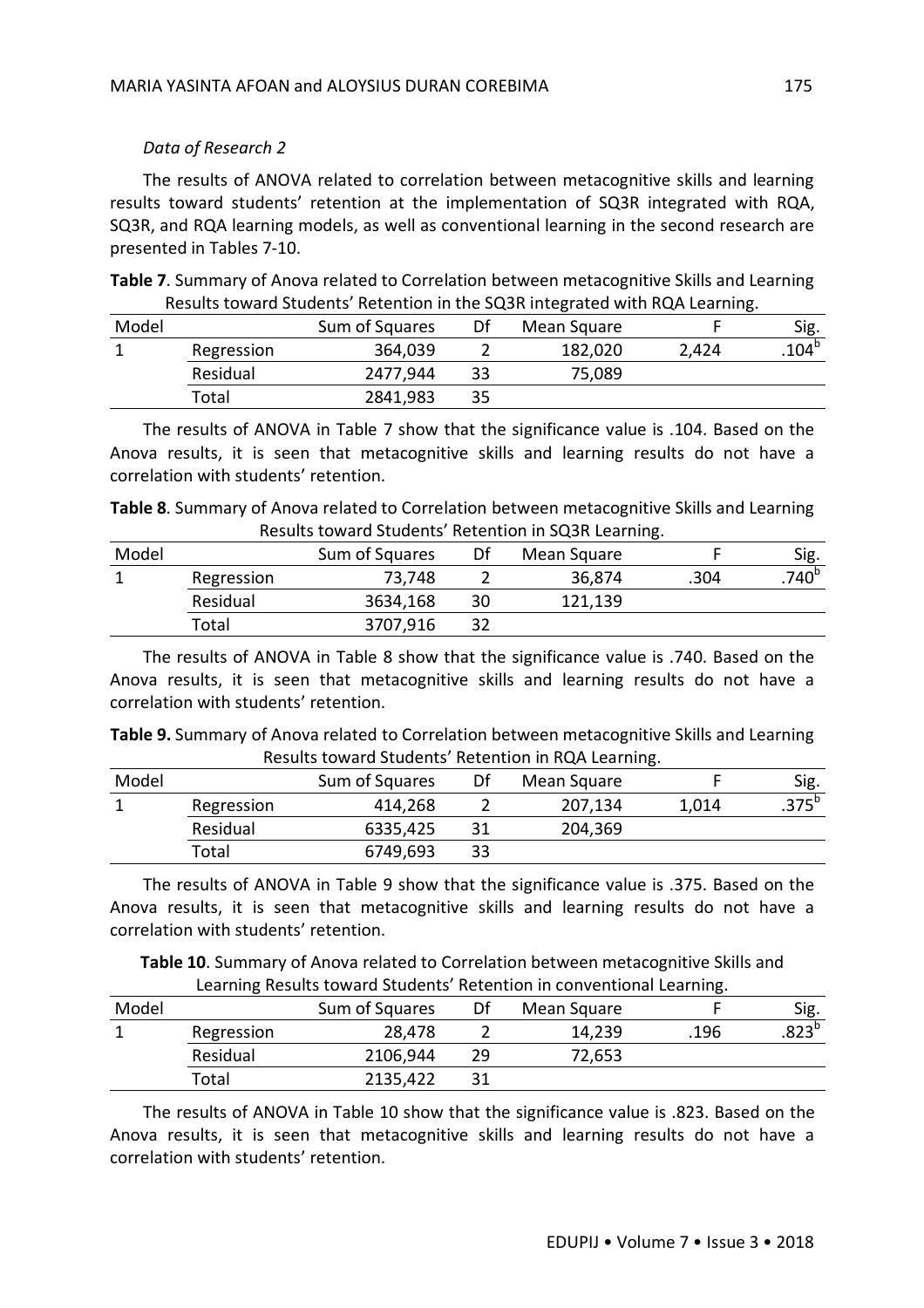#### **Discussion and Conclusion**

The results of this research indicate that there is a correlation between metacognitive skills and cognitive learning results toward the students' retention at the implementation of the RQA learning model. However, there was no correlation found between metacognitive skills and learning results toward the students' retention at the implementation of SQ3R integrated with RQA, and SQ3R learning models, as well as for conventional learning.

The results of this research are almost entirely not in line with previous research findings. Bahri (2010) reported that metacognitive skills had a significant correlation with learning results and retention at the implementation of PBL, and PBL integrated with RQA learning models, as well as for conventional learning. Another research reported by Basith (2010) showed that metacognitive skills had a significant correlation with learning results for the implementation of TPS and Jigsaw learning models. Zen (2010) reported metacognitive skills as having a correlation with cognitive learning results at the implementation of inquiry learning model. Muhiddin (2012) showed that metacognitive skills had a correlation with students' retention at the implementation of PBL integrated with Jigsaw learning model.

Metacognitive skills correlate with learning results and retention because, basically, metacognitive skills place emphasis on the awareness of thinking about thinking (Bogdan, 2000; Flavell, Miller, & Miller, 1991). This skill affects the students' thinking skills, which indirectly affects the students' cognitive achievement and their ability to store information that has been studied, which is known as retention (Arends, 1998). Coutinho (2007) stated that students who had good metacognitive skills would have a high learning achievement because metacognitive skills were believed to play a particular role in a variety of cognitive activities including understanding, communication, attention*,* retention *(memory)* and problem solving (Howard, 2004). Thus, it shows that metacognitive skills have a correlation with students' learning results and retention.

The results of the current research shows that students' retention of learning material that has been learned is very low, because the knowledge they had learned is not stored in their long-term memory; it is only stored in their short-term memory. The short-term memory functions as a temporary storage area that has limited capacity to store the knowledge that has been learned. As a result, the *display* or information previously obtained is very fragile, and without repetition, the knowledge will be lost (Atkinson & Shiffrin, 1968). It will be different when such knowledge is transferred to the *long-term memory.* The students will be able to recall the learning material already learned, because this memory can store significantly more information, and students will remember it when later needed. This knowledge can be remembered through the repetition of the learning material obtained. This is consistent with the statement of Dahar (1991), in that one of the phases in the *learning act* is retention stage, in which new knowledge obtained must be transferred from short-term memory into long-term memory, through *rehearsal, practice*, elaboration and other means. When students have information stored in their long-term memory, they can access past records in order to solve current problems (Sanjaya, 2008).

Moreover, another reason might be down to weak memory (simply forgotten). Since the period of retention was as long as two weeks, and maybe the students' initial knowledge has been replaced with other new information obtained, so that the recall of knowledge already learned decreased. This would be in line with Woodworth, as cited in Winkel (2004), who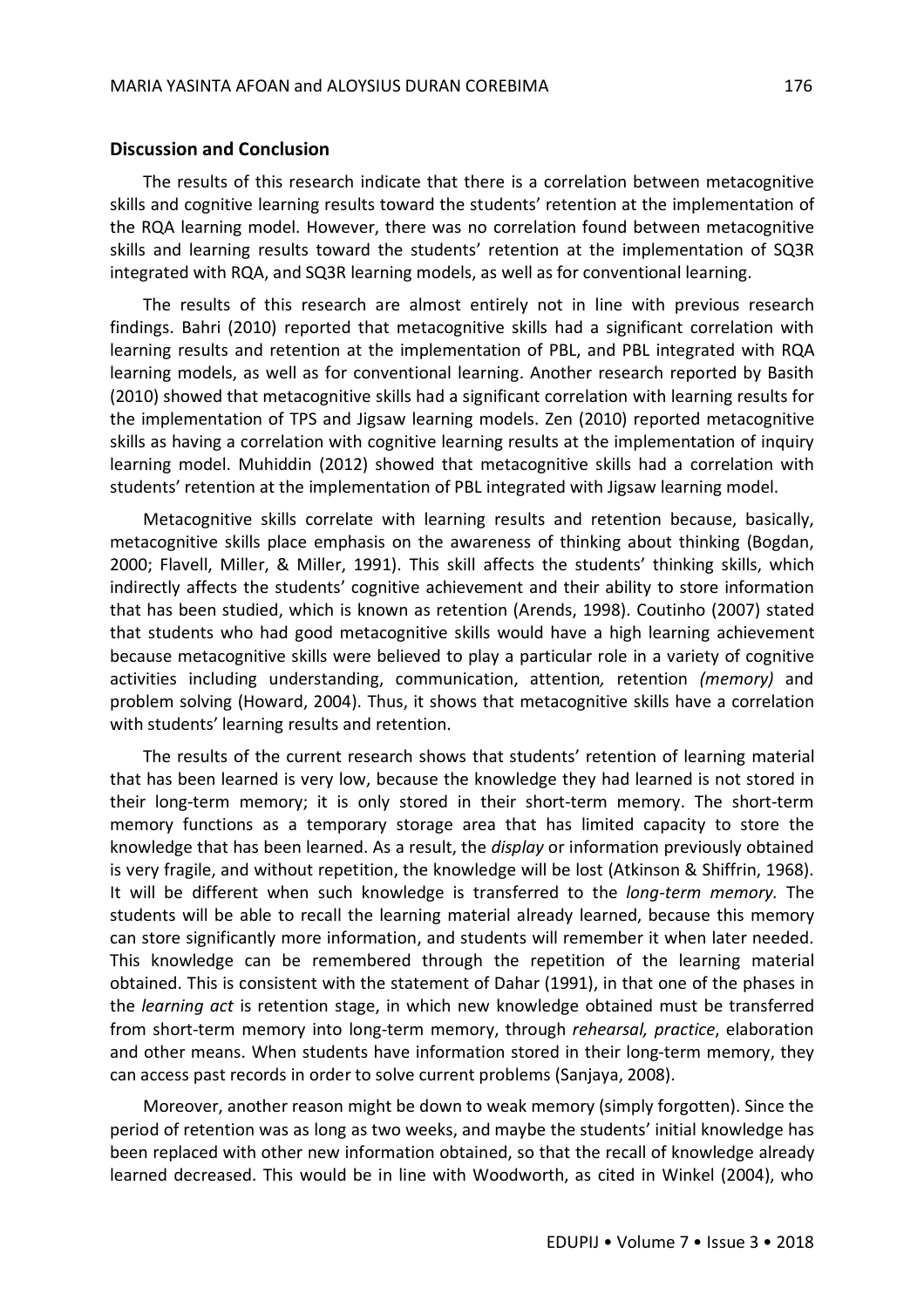stated that the symptoms of forgetting were caused by memory traces which remain unused, and are then lost over time. As a result, new information will replace the old information. Anderson (1995), Ellis and Hunt (1993), Slavin (1993), and Sternberg (2006) revealed that one important reason people forgot was interference. Interference occurs when information is mixed or shifted with other information. Because of interference it is difficult to remember knowledge (Lahey, 2007; Winkel, 2004).

A factor that might cause this to happen, based on the findings in the field, is that students only learn when they have examinations, and do so only in order to pass the exam. However, students do not continue to learn once the exam has finished. This phenomenon is common in learning activities. Corebima (2016) revealed that the learning is conducted by referring to the main reference, which is that the students should pass the exam. The students strive by all means to be able to answer the exam questions and to pass the exam. The results of various surveys indicate that the quality of education in Indonesia is still low (Tola, 2008). The research results of *Puspendik Balitbang Depdiknas* in 2004, about the basic ability of students in terms of reading, writing, and arithmetic (*calistung*) in 200 schools of 13 districts in some provinces in Indonesia show that most students are in the category of not competent (2004). Meanwhile, one of the factors that plays an important role in academic achievement is patterns of learning. Gustian (2002) revealed that if the students learned with a regular pattern each day, they would achieve better learning compared to learning without a regular pattern and only learn at particular time deemed necessary.

There is a correlation between metacognitive skills and learning results toward students' retention at the implementation of RQA learning model. The significance value is .003 and the correlation coefficient (R) is .580 with a contribution value (R<sup>2</sup>) .337 with the regression equation is Y = 1,513  $X_1$ - 1,053  $X_2$  + 24,556. This research study's results are almost entirely inconsistent with those of previous research findings, because basically metacognitive skills have a correlation with learning results and retention. The students' retention capacity was found to be very low, as the previously obtained knowledge is not stored in *long term*  memory but only stored in the *short term* memory. A factor that may be the cause to this phenomena are that the students only learned when facing their examinations, so only in order to pass the exam, but then the students stopped learning when the exams were over.

### **Notes**

Corresponding author: ALOYSIUS DURAN COREBIMA

## **References**

- Anderson, J. R. (1995). *Learning and Memory: An integrated approach* (4th ed.). New York: John Wiley & Sons.
- Arends, R. I. (1998). *Learning to Teach*. New York: McGraw Hill.
- Atkinson, R. C., & Shiffrin, R. M. (1968). Human memory: A proposed system and its control processes. In K. W. Spence, & J. T. Spence (Eds.), *The psychology of learning and motivation* (Vol. 2, pp. *89-195*). Academic Press.
- Bahri, A. (2010). *Pengaruh Strategi Pembelajaran Reading, Questioning, and Answering (RQA) pada Perkuliahan Fisiologi Hewan terhadap Kesadaran Metakognitif, Keterampilan Metakognitif dan Hasil Belajar Kognitif Mahasiswa Jurusan Biologi FMIPA Universitas Negeri Makasar [The Effect of Reading, Questioning, and*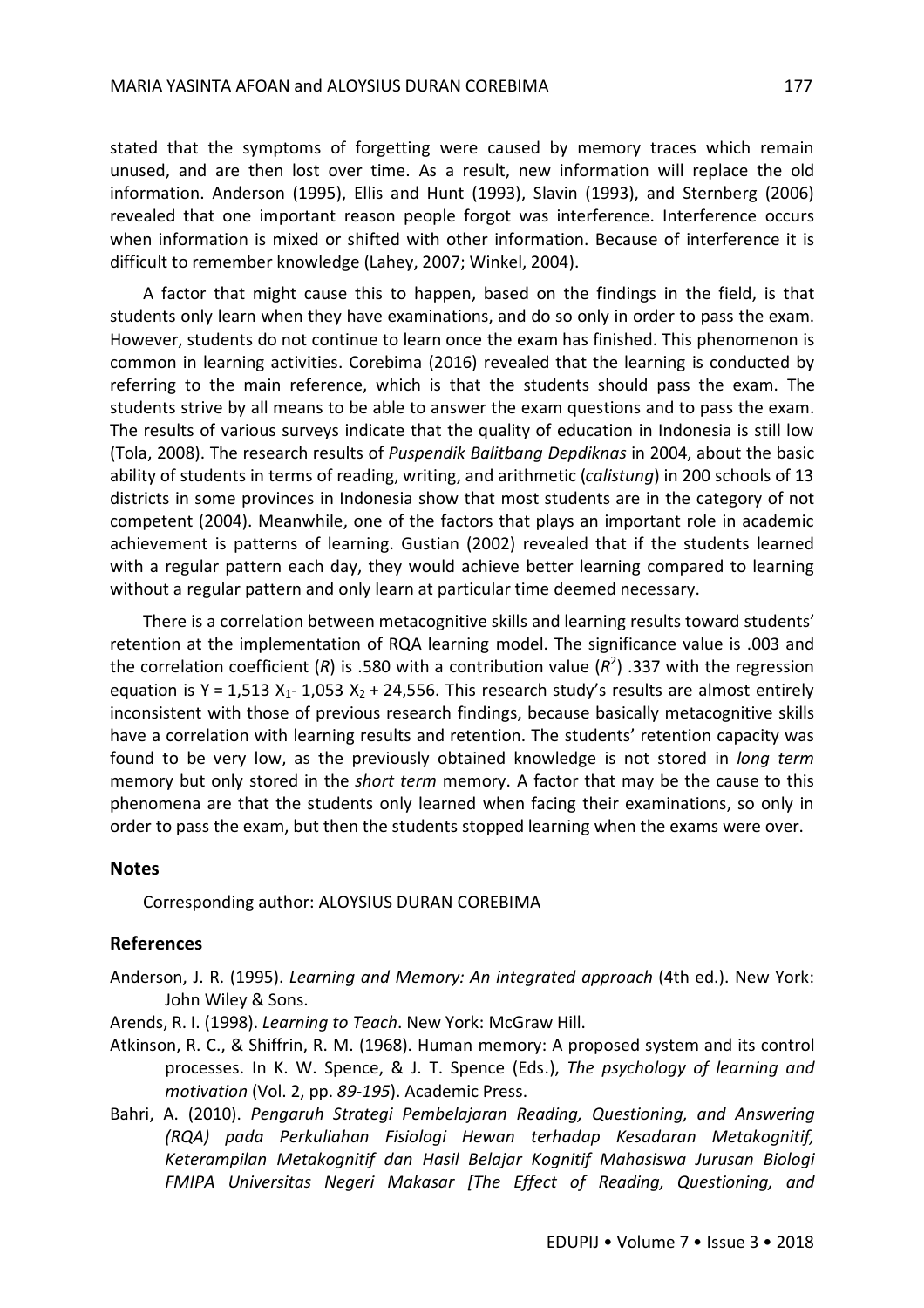*Answering (RQA) Learning Strategy in Animal Physiology Lecture on metacognitive Awareness, metacognitive Skills and cognitive Learning Results of Biology Department Students of Mathematics and Science Faculty of Universitas Negeri Makassar].*  (Unpublished thesis). Pascasarjana Universitas Negeri Malang, Malang.

- Balitbang Diknas. (2007). *Panduan kebijakan pemanfaatan hasil UN untuk perbaikan mutu pendidikan [Guidelines on National Examination Utilization Policy for Education Quality Improvement]. Jakarta*: Depdiknas Jakarta.
- Basith, A. (2011). *Hubungan Keterampilan Metakognitif dan Hasil Belajar Matapelajaran IPA pada Siswa Kelas IV SD dengan Strategi Pembelajaran Jigsaw dan Think Pair Share (TPS) [The Correlation Between Metacognitive Skills and Science Learning Results of Class IV Students of Elementary Schools Experiencing Jigsaw and Think Pair Share (TPS) Learning Strategies]*. (Unpublished thesis). Universitas Negeri Malang, Malang.
- Bjork, E. L., & R. A. Bjork (Eds.). (1996). Memory. Handbook of Perception and Cognition (2<sup>nd</sup> ed.). California: Academic Press.
- Bogdan, J. R. (2000). *Minding minds: evolving a reflexive mind by interpreting others.*  Cambridge, MA: MIT Press.
- Corebima, A. D. (2006, August). *Pembelajaran Biologi yang Memberdayakan Kemampuan Berpikir Siswa [Biology Learning which empowers Student Thinking Skills]*. Paper presented at Pelatihan Strategi Metakognitif pada Pembelajaran Biologi untuk Guruguru Biologi SMA, Lembaga Pengabdian Kepada Masyarakat (LKPM), Palangkaraya.
- Corebima, A. D. (2016). Pembelajaran Biologi di Indonesia Bukan untuk Hidup [Biology Learning in Indonesia is not for Life]. *Proceeding Biology Education Conference, 13*(1), 8-22.
- Coutinho, S. A. (2007). The relationship between goals, metacognition, and academic success. *Educate, 7*(1), 39-47.
- Dahar, R. W. (1991). *Teori- Teori Belajar [Learning Theories].* Jakarta: Erlangga.
- Dawson, T. L. (2008). *Metacognition and Learning in Adulthood Leadership Development*. Northampton: Developmental Testing Service. Retrieved from https://dts.lectica.org/PDF/Metacognition.pdf.
- Ellis, H., & Hunt, R. R. (1993). *Fundamentals of Cognitive Psychology* (5th ed.). Dubuque, Iowa: Wm C. Brown Communications.
- Fauziyah, D. R. (2013). *Hubungan Keterampilan Metakognitif terhadap Hasil Belajar Biologi dan Retensi Siswa Kelas X dengan Penerapan Strategi Pembelajaran Think Pair Share di SMA Negeri 6 Malang [The Correlation of metacognitive Skills toward Biology Learning Results and Retention of Class X Students at the Implementation of Think Pair Share Learning Strategy in Senior High School 6 Malang].* (Unpublished thesis). Universitas Negeri Malang, Malang.
- Flavell, J. H., Miller, P. H., & Miller, S. A. (1991). *Cognitive Development*. New Jersey: Prentice Hall.
- Gustian, E. (2002). *Menangani Anak Underachiever* [*Taking in hand Underachiever Children*]. Jakarta: Puspa Swara.
- Hitipeuw, I. (2009). *Belajar dan Pembelajaran [Teaching and Learning*]. Malang: Fakultas Ilmu Pendidikan. Universitas Negeri Malang.
- Howard. J. B. (2004). *Metacognitive Inquiry.* Greensboro, NC: Elon University School of Education. **Example 20 and 20 and 20 and 20 and 20 and 20 and 20 and 20 and 20 and 20 and 20 and 20 and 20 and 20 and 20 and 20 and 20 and 20 and 20 and 20 and 20 and 20 and 20 and 20 and 20 and 20 and 20 and 20 and 20 and**

*https://org.elon.edu/t2project/pdf\_docs/sp\_metacognitive.pdf.*